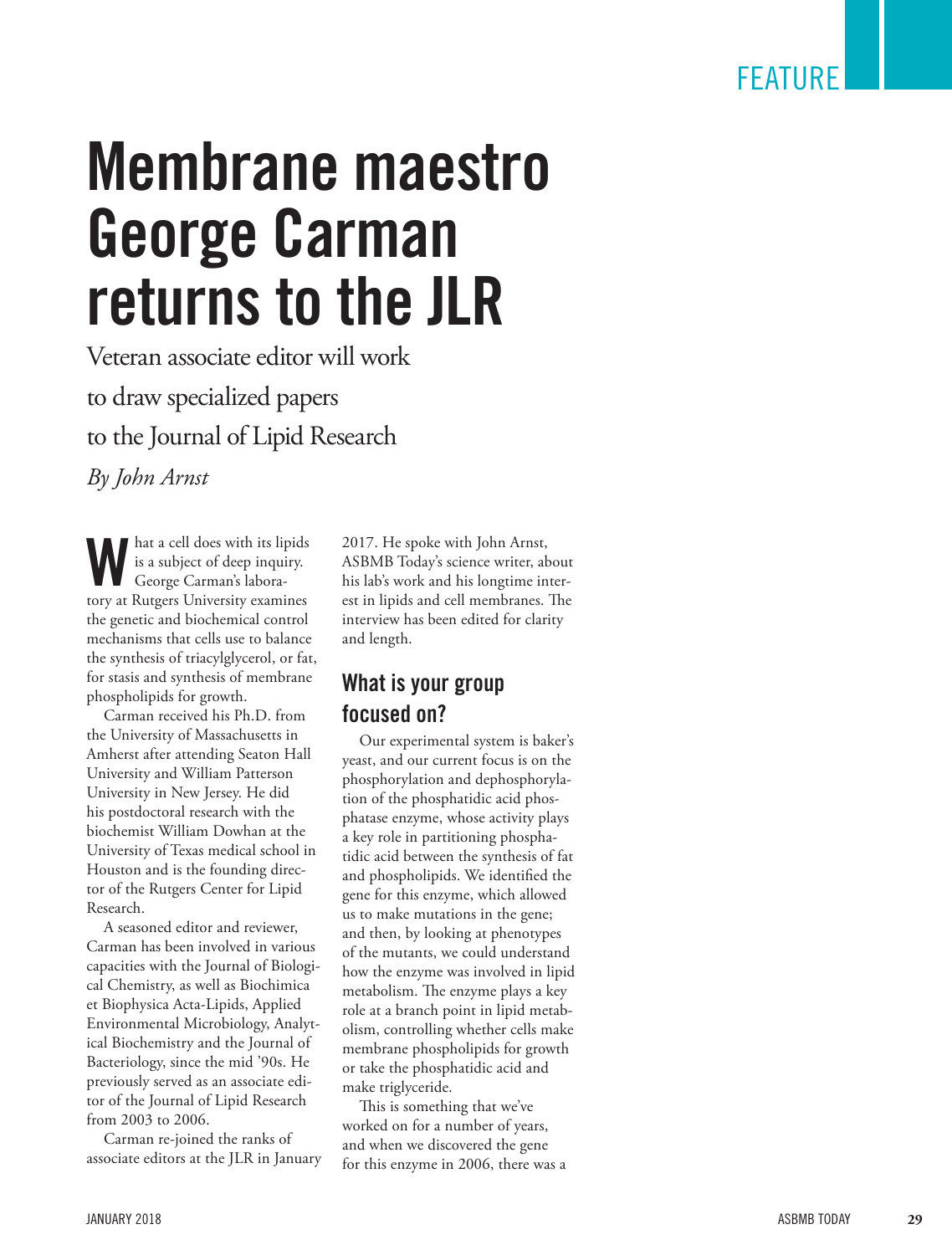

One of the walls in George Carman's lab reflects his appreciation of Star Wars.

IMAGE COURTESY OF GEORGE CARMAN

whole explosion in studying how this enzyme works. It's so important in governing whether cells make fat or membrane phospholipids that we're trying to understand how it ticks.

#### **How did you become involved in working with membranes?**

After graduation I looked for postdoctoral positions, and one of the places that I applied to was the University of Texas medical school in Houston with William Dowhan.

In 1972, Singer and Nicholson came out with their famous model of what the membrane looks like that has membrane phospholipids and proteins and the proteins moving through it. (Author's note: Seymour J. Singer and Garth L. Nicholson's fluid mosaic model is regarded as a

cornerstone of cell biology.) After that publication, everybody in the world was working on membrane structure and function; that was Dowhan's interest, and that's one of the reasons why I wanted to go to work with Dowhan. That's why I became very interested in the biosynthesis of membrane phospholipids, because these enzymes that make the phospholipid membranes, they're also part of the membrane themselves, so they're kind of synthesizing the environment that they live in.

## **Did anything occur in a milestone sort of way that made you choose science as a career?**

I grew up in Jersey City, where the teachers were more concerned with making sure somebody didn't get killed or get into drugs ... it was a horrible way that I grew up, and I always did well in chemistry and biology, so I gravitated to that. I had biology teachers and chemistry teachers in high school that really encouraged me to work hard, and I think those are the things that kept me going. My mother is the only one in the family who finished high school before my older sister, and I was the first one in my family to go to college.

I wanted to be a high school teacher like the biology teacher and the chemistry teacher that encouraged me. Then when I went to college I met other chemistry and biology professors that encouraged me, and I wanted to be like them, so instead of being a high school teacher, my goal was to become a college professor. I didn't know anything about research.

When I wound up going for my master's degree, I had a research project working with enzymes and bacteria, and I said, "This is fun." Then I went to the University of Massachu